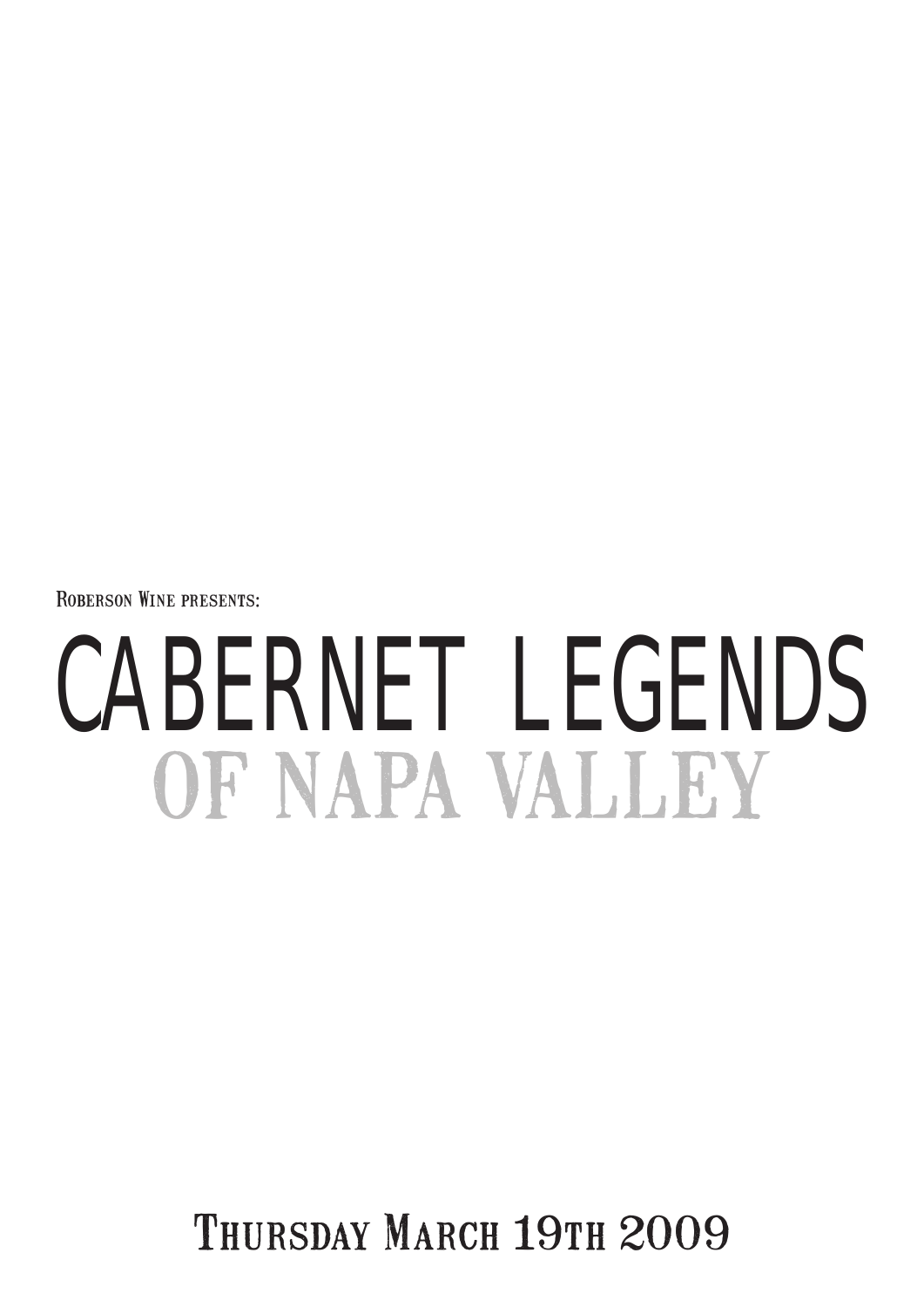#### CABERNET LEGENDS OF NAPA VALLE THE ESTATES

# CHATEAU MONTELENA CALISTOGA

Montelena is well and truly a member of Napa royalty - this status was assured in 1976 when their Chardonnay triumphed at the 1976 judgement of Paris tasting, beating a host of great white Burgundies to first place. Recent times have seen plenty of upheaval behind the scenes as Michel Reybier of Bordeaux's Cos d'Estournel almost completed the purchase of the estate before the deal fell through due to undisclosed 'complications'. The will-they-sell wont-they-sell saga appears to be over for now, with the Barrett family (owners since the early '70s) redoubling their efforts and commitment to Montelena.

Although their modern reputation (internationally, at least) was built on the success of their Chardonnay, Montelena has been recognised locally as one of Napa's best estates since it was founded way back in the 1880s. Despite their local renown it wasn't until the Barrett family came on to the scene and replanted the vineyards that things really took off. Thank s to wise decisions in what rootstock s to use, Montelena managed to avoid the outbreak s of phylloxera that ravaged the valley's vineyards in the 80s and 90s. leaving them with some of the oldest plantings of Cabernet Sauvignon in Napa.

Robert Parker describes Montelena as being *"A Cabernet Sauvignon superhero for nearly 30 years!"* and tonight we will be tasting the stunning 1991 vintage of their flagship estate wine.

# ARAUJO ESTATE CALISTOGA

Araujo estate has spent the past two decades forging a reputation among connoisseurs as one of Napa's cult wineries., thank s to their Eisele vineyard, a spectacular site that yields fruit with prodigious concentration. The Eisele vineyard dates back to the 1880s when it was planted with white varieties, although even back then it was identified for the unique potential of its terroir. Cabernet Sauvignon was first planted back in 1964 and there are also a small amount of the other red Bordeaux grapes and some Syrah vines that produce a spectacular example of the variety.

The site got its name from Milt and Barbara Eisele, who purchased the land in 1969 and realised pretty quickly (with a little help from some well informed friends) that the fruit it yielded was of special quality. In 1971 they handed the produce to Paul Draper (of Ridge) and the resulting wine has gone down in history, not only as one of the first single vineyard cuvees made in Napa, but also as one of the region's finest wines. In the following years they sold some crops to Robert Mondavi before drafting in Conn Creek Winery to make the '74 vintage - a wine that also met with universal acclaim. From 1975 through to 1991 the Eisele fruit was turned into a string of spectacular Cabernets by Joseph Phelps and by the time the Araujo family purchased the estate in 1990 its reputation was assured. From their first vintage in '91 the Araujo Eisele Vineyard Cabernet has proven to be a world class wine that has regularly received scores as astronomical as the prices the wine fetches on the secondary market.

Since '99 Michel Rolland has joined the team as consultant, but this evening we will taste the 1998 vintage - a blend of 90% Cabernet Sauvignon, 7% Petit Verdot and 3% Cabernet Franc.

# DUNN VINEYARDS HOWELL MOUNTAINS

Randy Dunn began small and has slowly built a reputation for quality that began in 1979 with his enthusiastically received Howell Mountain Cabernet Sauvignon. Controlled expansion over the years has increased the vineyard area and the number of cuvees to two - a Napa Cabernet, which we will taste tonight, joined the Howell Mountain bottling in 1980.

The unique situation of the Dunn winery on Howell Mountain is manifested in a restrained style of Cabernet that takes many years to open up and demonstrate its full quality. This is due to the high elevation of the vineyards which are at 2000ft, meaning that they are often above the fog that hangs in that part of the valley. A long, cool growing season give fruit of amazing purity and consistency year after year, which has allowed Randy Dunn to cement his position as one of Napa's leading proponents of Cabernet Sauvignon.

Tonight we will taste the Napa bottling from the 1989 vintage.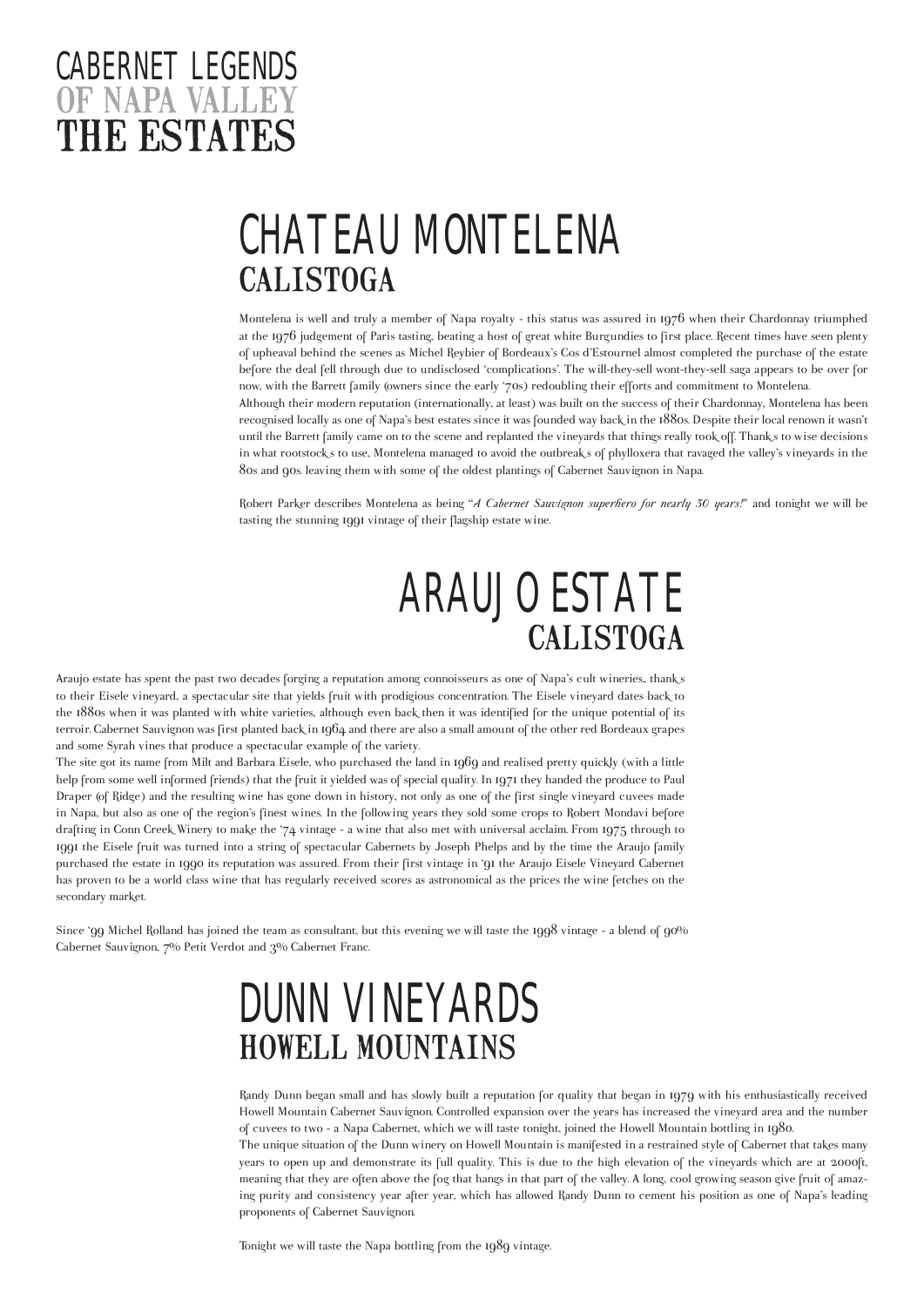#### CABERNET LEGENDS OF NAPA VALI THE ESTATES

# HEITZ cELLAR ST HELENA

Heitz Cellar as it is today was born in 1964 when Joe and Alice Heitz moved from their tiny, low-budget winery and bought a 65 hectare ranch in St Helena. The estate remains family run to this day by brother and sister team David and Kathleen.

Heitz's prime sites are situated across some of the Napa Valley's best regions, including St Helena, Howell Mountain and the Rutherford bench. In the late 1960s and early 1970s it was their single vineyard wines that established the Heitz reputation, with 'Martha's Vineyard' going on to star in the Judgement of Paris tasting that took place in 1976.

Martha's Vineyard is not only the most famous wine in the Heitz stable, but one of the world's most renowned and sought after Cabernet Sauvignons, although strangely enough the vineyard itself is not even part of the Heitz estate! The site in Oakville was purchased by Tom and Martha May in 1963, and one of their house warming gifts was two bottles of wine by Joe Heitz (given to them by a non-affiliated third party). They enjoyed the wine so much that they made contact with the Heitz family to see if they would like to use the fruit from their wonderful little vineyard and an exclusive agreement was reached that continues to this day.

Tonight we will taste Martha's vinevard from the 1000 vintage.

# OPUS ONE **OAKVILLE**

Robert Mondavi first met Baron Philippe de Rothschild (of Mouton et al) in Hawaii during 1970 and the two living legends began plotting a joint venture that would encapsulate the best of California and Bordeaux. That joint venture was founded in 1978 and our very own Paul Fisher claims to have been in Baron Philippe's bedroom (!) while the final discussions were taking place over what the new winery should be called. Once the name Opus One had been settled on, the first wine (1979) was released during the mid-80s at an unusually high price, capturing the zeitgeist and creating the super-premium category of Californian wine.

The 1990 that we are tasting this evening is a blend of 87% Cabernet Sauvignon, 10% Cabernet Franc and 3% Merlot. It was aged in 100% new French oak for a total of 18 months.

# DALLA VALLE **OAKVILLE**

The 8.5hectare Dalle Valle estate was founded in 1986 by Gustav and Naoko Dalla Valle and has since gone on to become one of Napa Valley's best estates, making wines from a blend of Cabernet Sauvignon and Cabernet Franc.

Their most famous wine is the estate Cabernet Sauvignon (which is usually seasoned with a small amount of Franc) which spends almost two years in French oak (50 - 60% new) before being bottled. They also produce very small quantities of a cuvee from their Maya vineyard, the first vintage of which was 1988.

The superb vineyard site at Dalla Valle is red clay and volcanic soil at an altitude of 400ft, terroir that provides wonderful drainage and provides fruit with concentrated flavours. With Michel Rolland on hand to consult on the winemaking the results are silky smooth Cabernets, as the 2000 that we are tasting tonight is a great example of.



Dominus is the Californian offspring of Christian Moueix, and stable mate to illustrious Bordeaux properties including Petrus, Trotanoy, Magdelaine and La Fleur Petrus. The Estate was set up in 1983 when Moueix was part of a group that purchased the famous Napanook vineyard (now the name of the estate's second wine), although it wasn't until 1995 that Christian took complete control.

Despite his roots on the right bank of the River Gironde where Merlot is the dominant partner in the blend, the Napanook terroir was more suited to Cabernet Sauvignon and it is this variety that forms the back bone of the estate's wines.

Dominus is thought by many to offer a restrained interpretation of Napa Cabernet. It is not a particularly overpowering or voluptuous wine, but rather one of complexity, balance and elegance.

The wine we will taste tonight is a blend of 82% Cabernet Sauvignon, 10% Cabernet Franc, 4% Merlot, and 4% Petit Verdot, and was considered by Robert Parker to be one of the very best wines of Napa's 1996 vintage.